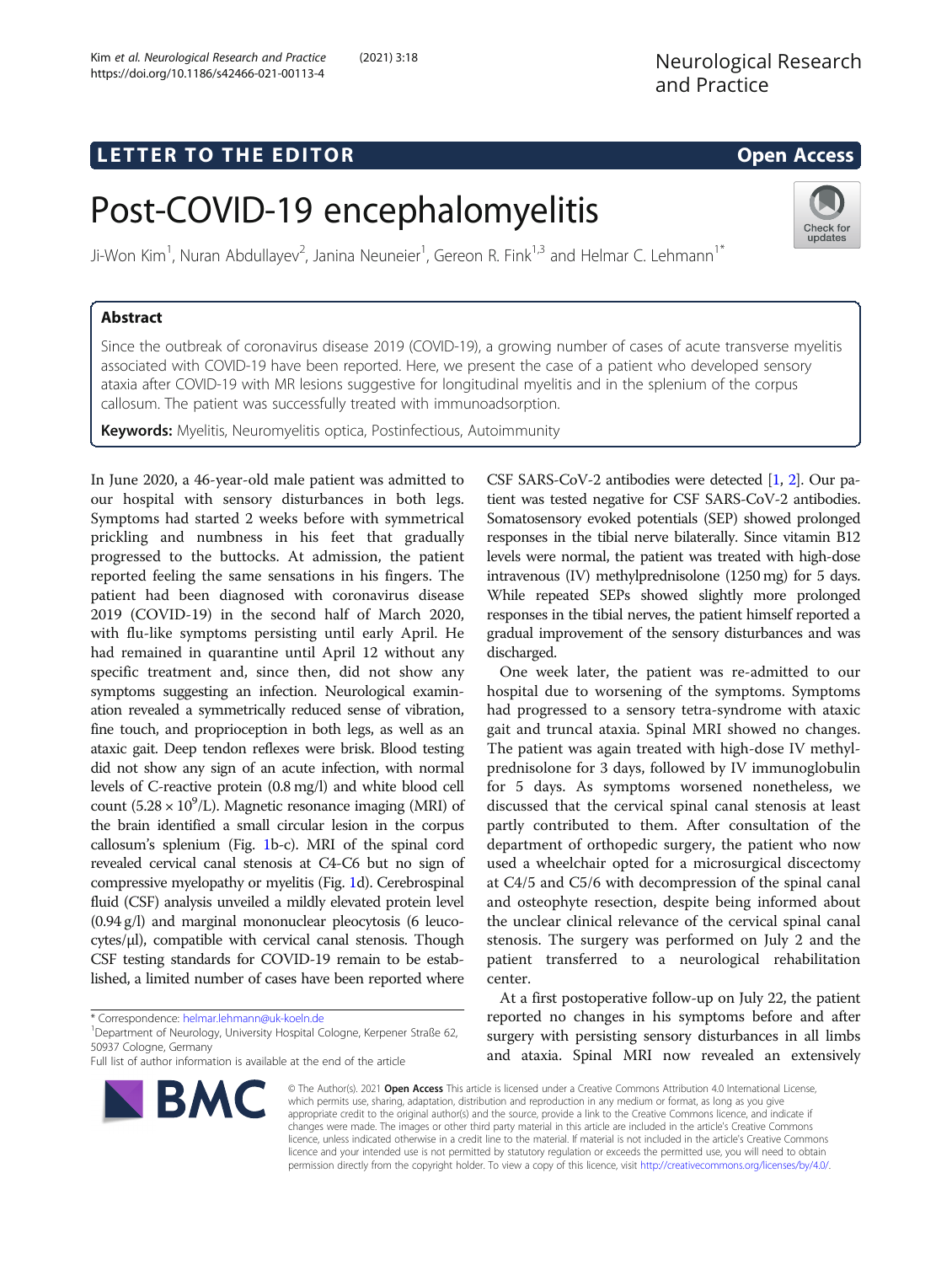<span id="page-1-0"></span>

increased T2-signal in the dorsal columns, extending from the cranial base to C6/7 (Fig. 1e, f). CSF again revealed minimal pleocytosis (7 leucocytes/μl) but no oligoclonal bands. Vitamin B12 levels were repeatedly normal. Antibodies for myelin oligodendrocyte glycoprotein (MOG) and Aquaporin-4 (AQP4) were negative, too. The patient was treated with immunoadsorption for 6 days and again transferred to a neurological rehabilitation center. At the three-month follow-up, he reported a significant improvement during the ongoing rehabilitation.

Before July 23, repeated MRI scans of the spinal cord had not detected any sign of myelitis, even though the patient's symptoms had persisted for almost 8 weeks. Initially, only a small lesion in the corpus callosum's splenium had been detected. This finding resembles a previously published case report of mild encephalitis/encephalopathy with a reversible splenial lesion (MERS) associated with COVID-19, in which the patient presented mild ataxia [[3\]](#page-2-0). To our knowledge, no case has been described with the combined occurrence of MERS and myelitis in association with COVID-19.

We considered whether the MRI lesion in the dorsal columns of the spinal cord could be a postoperative phenomenon. While this is a possibility, it was ruled unlikely as our patient displayed symptoms related to a lesion in the dorsal columns from the early stages of symptom onset prior to surgery. The length of the

myelitis was suggestive of longitudinally extensive transverse myelitis (LETM) but did not feature the central cord predominance typical for LETM. Out of the core clinical characteristics for neuromyelitis optica spectrum disorders (NMOSD) our patient only showed acute myelitis and thus did not fulfill the diagnostic criteria for NMOSD without AQP4 antibodies [[6](#page-2-0)]. Multiple sclerosis was considered unlikely due to the atypical MRI [\[5](#page-2-0)] and the absence of oligoclonal bands. Acute disseminated encephalomyelitis (ADEM) was assessed as unlikely because behavioral changes, alterations in consciousness and large, multifocal brain lesions were absent in our patient [\[4](#page-2-0)].

In summary, our case report suggests that clinicians should consider MERS and myelitis when encountering a patient with ataxia during or after COVID-19. Treatment options may include IV immunoglobulin or immunoadsorption.

#### Acknowledgements

Not applicable.

#### Authors' contributions

JWK, NA, JN, GRF and HCL contributed to the acquisition and analysis of the data and to the writing of the manuscript. HCL devised and supervised the project. The author(s) read and approved the final manuscript.

## Funding

The authors received no specific funding for this work.